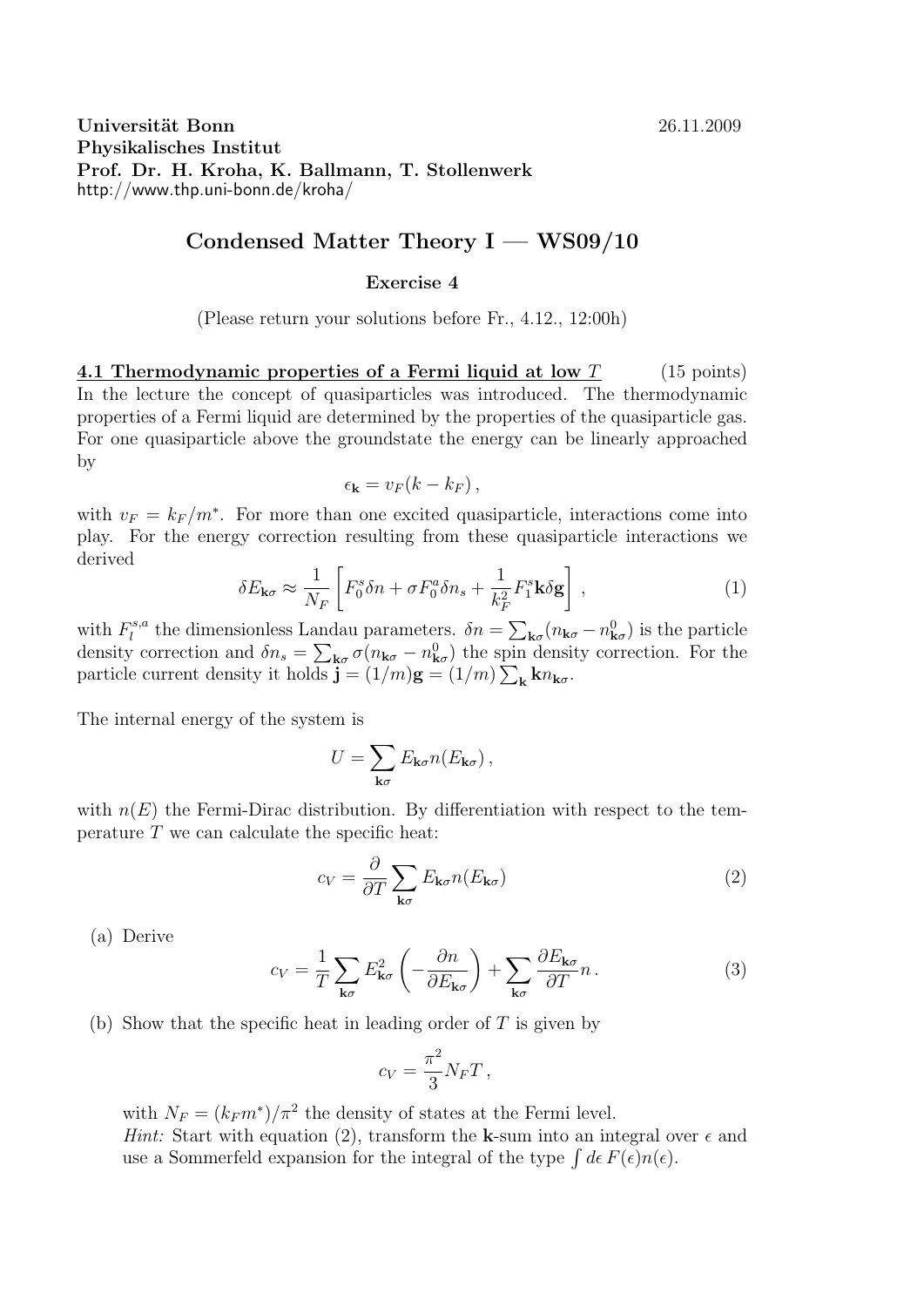Therefore, the specific heat is proportional to the temperature for all metals. The second term in (3) would lead to a correction  $\delta c_V \propto T^2 \ln(T/E_F)$ . In the lecture the spin susceptibility  $\chi$  was derived by considering the system under the influence of a magnetic field. It was shown that  $\chi$  is related to the Landau parameter  $F_0^a$  as

$$
\chi = \mu_M^2 \frac{N_F}{1 + F_0^a} \,.
$$

In the following we want to derive the relation between the compressibility  $\kappa$  and  $F_0^s$ analogously. Therefore we consider the system under pressure.

(c) The compressibility is given by  $\kappa = -\frac{1}{V}$ *V*  $\frac{dV}{dP}$ . Show that *κ* can be expressed by

$$
\kappa = \frac{1}{n^2}\frac{dn}{d\mu}
$$

*Hint:* Use  $dG = -SdT - N d\mu + V dP = 0$  and the fact that the chemical potential only depends on  $N/V$ , i.e.  $\mu(N/V)$ .

Due to the change of the particle density the energy is shifted by  $\mu$  and the particle density is therefore changed by

$$
\delta n = \frac{1}{V} \sum_{\mathbf{k}\sigma} (n(E_{\mathbf{k}\sigma}(\mu)) - n(E_{\mathbf{k}\sigma}(0))).
$$

Since the energy itself depends on the particle density,  $\delta n$  results in an additional correction  $\delta E_{\mathbf{k}\sigma}$ . Thus, the energy reads

$$
E_{\mathbf{k}\sigma}(\mu) = E_{\mathbf{k}\sigma}(0) - \mu + \delta E_{\mathbf{k}\sigma}.
$$

- (d) Expand  $n(E_{\mathbf{k}\sigma}(\mu))$  for small  $\mu$  around  $\mu = 0$  up to second order.
- (e)  $\delta E_{\mathbf{k}\sigma}$  is given by the first term in (1). Plug this into your expansion and finally derive

$$
\kappa = \frac{1}{n^2} \frac{N_F}{1 + F_0^s} \,.
$$

## **4.2 Quasiparticle distribution in equilibrium** (5 points)

The Boltzmann equation reads (see lecture)

$$
\frac{\partial n_{\mathbf{k}\sigma}}{\partial t} + \mathbf{v}_{\mathbf{k}} \cdot \frac{\partial n_{\mathbf{k}\sigma}}{\partial \mathbf{r}} - \frac{\partial E_{\mathbf{k}\sigma}}{\partial \mathbf{r}} \frac{\partial n_{\mathbf{k}\sigma}^0}{\partial \mathbf{k}} = I\{n_{\mathbf{k}\sigma}\}\
$$

with the collision integral

$$
I\{n_{\mathbf{k}\sigma}\} = -\sum_{\substack{\mathbf{k}_1, \mathbf{k}', \mathbf{k}'_1 \\ \sigma_1, \sigma', \sigma_1'}} f_{\mathbf{k}'\mathbf{k}'_1, \mathbf{k}\mathbf{k}_1} \left[n_{\mathbf{k}\sigma} n_{\mathbf{k}_1\sigma_1} (1 - n_{\mathbf{k}'\sigma'}) (1 - n_{\mathbf{k}'_1\sigma'_1}) - (1 - n_{\mathbf{k}\sigma}) (1 - n_{\mathbf{k}_1\sigma_1}) n_{\mathbf{k}'\sigma'} n_{\mathbf{k}'_1\sigma'_1}\right]
$$

$$
\cdot \delta(E_{\mathbf{k}\sigma} + E_{\mathbf{k}_1\sigma_1} - (E_{\mathbf{k}'\sigma'} + E_{\mathbf{k}'_1\sigma'_1}))
$$